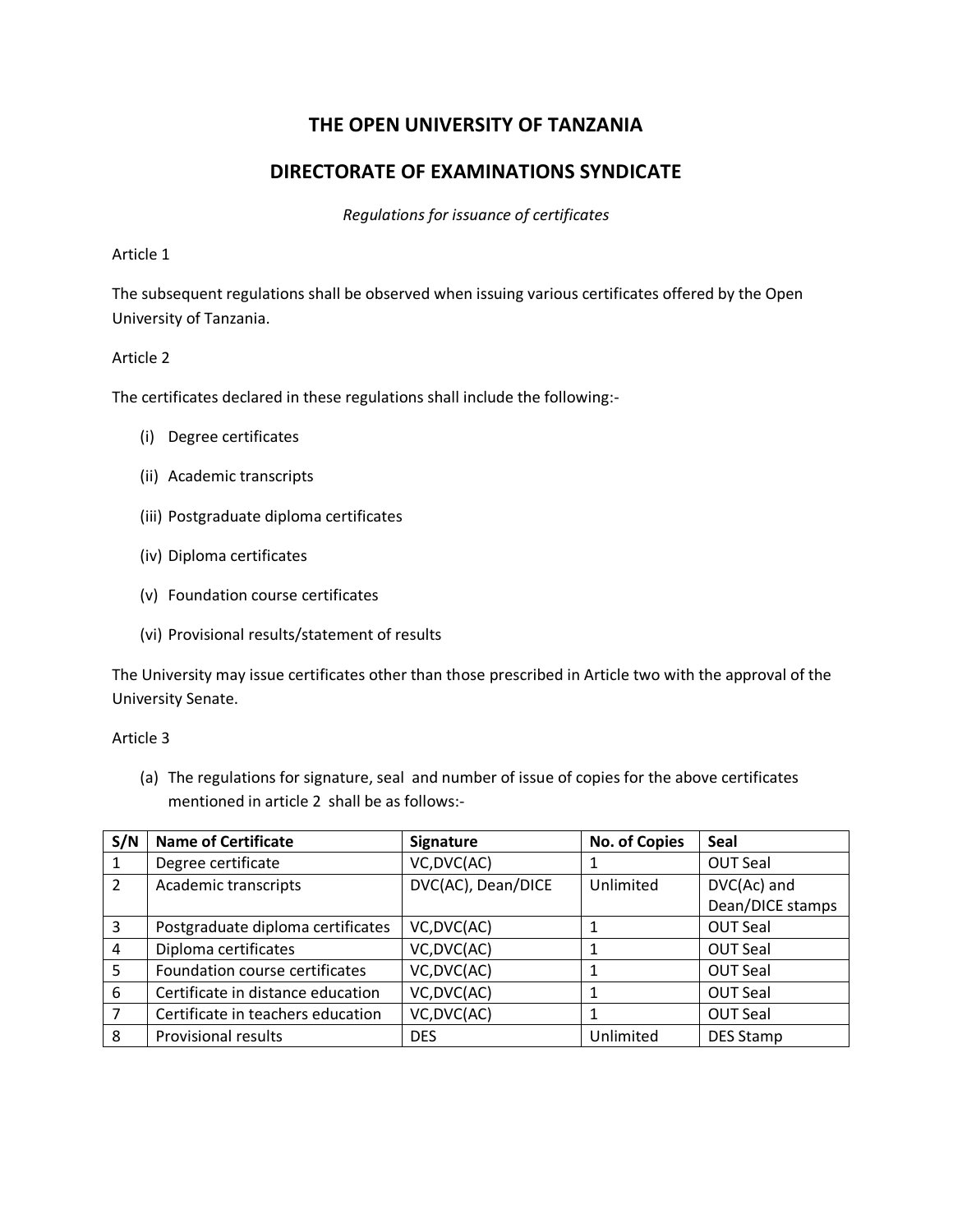(b) The DVC (Ac) may certify and/or authenticate copies of the above certificates as true copies of the original document only upon written request from the applicant.

# Article 4

Certificates that do not comply with the regulations for signature and seal as described in article 3 shall be deemed invalid.

# Article 5

Application for certificates shall be made either in person or by postal mail. Application by phones, email electronic, or alternatives means shall not be permissible.

# Article 6

Application made in person shall be by completion of the prescribed application form for issuance of various certificates

- (a) A duly filled application form must be accompanied by the following documents:-
	- (i) A document which recognize the applicant e.g. Identity card (National ID, Health Insurance ID, Employment ID, Bank ID, Driving license, etc.)
	- (ii) Evidence of receipt of payment of compulsory application fee as revised time to time and indicated in the prescribed application form.
	- (iii) A clearance form
- (b) Certificates will only be issued in the name the applicant used to gain admission to the University or changed during the duration of the programme and the same had been presented and accepted by the University. No certificate will be issued in a name that is not reflected in the University's records.

# Article 7

In case an application is made through a third party, a special power of attorney duly prepared by a registered advocated of the High Court of Tanzania must be presented. The authorization must bear the name and signature of the giver of such power of attorney. In additional the applicant shall also comply with article 6 above.

### Article 8

- (a) Application by postal mail shall be by completion of the prescribed application form for issuance of various certificates
- (b) Present document which identify the applicant and provide proof of payment of application fee as described in article 6(a).